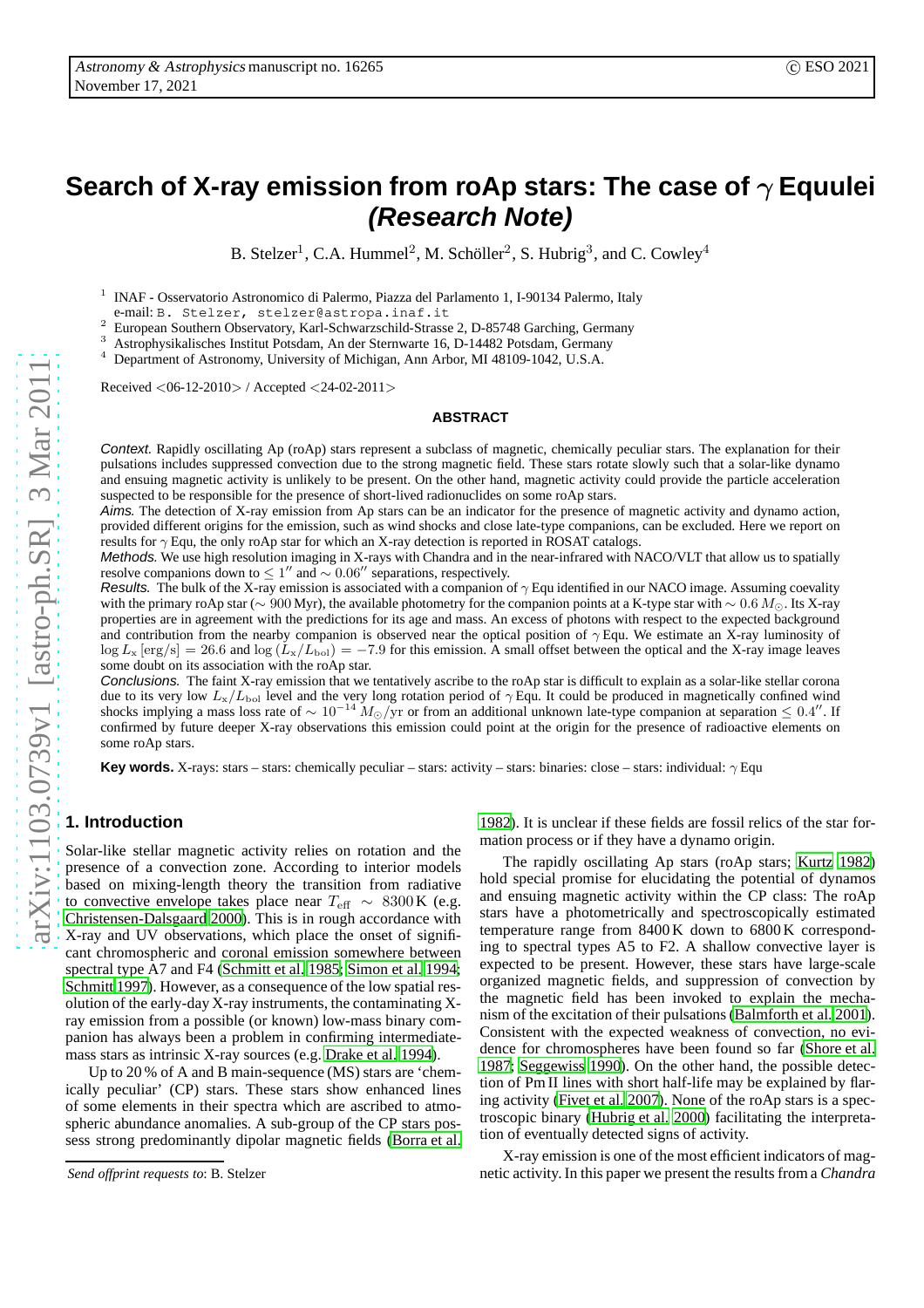observation of the roAp star  $\gamma$  Equ, the slowest rotator of the CP class and, thus, the least likely to exhibit activity generated by a rotation-dependent dynamo. We introduce the target in Sect. [2.](#page-1-0) In Sects. [3](#page-1-1) and [4](#page-1-2) we provide the findings from our investigation of the nature of our target. The X-ray observations and their results are described in Sect. [5.](#page-2-0) A synthesis and our conclusions are given in Sect. [6.](#page-3-0)

# <span id="page-1-0"></span>**2. The target,** γ **Equ**

What made us suspicious of magnetic activity on  $\gamma$  Equ is the detection of a nearby X-ray source the *ROSAT* Faint Star Catalogue (FSC). The offset between the FSC X-ray position and the optical position of  $\gamma$  Equ is 28.1", i.e. at the limit of the *ROSAT* error box.  $\gamma$  Equ shows no signs for radial velocity variability due to orbital motion, and thus it has no spectroscopic companions [\(Hubrig et al. 2000\)](#page-4-11). However, it is known to be a close visual binary (see Sect. [3\)](#page-1-1) that can be resolved in X-rays only with *Chandra*.

Measurements of the longitudinal magnetic field of  $\gamma$  Equ over nearly six decades show a clear sinusoidal pattern for which [Bychkov et al. \(2006\)](#page-4-12) derived a period of  $91.3 \pm 3.6$  yrs. Rotational modulation of an inclined dipole is the most widely favored scenario for explaining this presumably cyclic variability, implying extremely slow rotation for  $\gamma$  Equ, and indeed making it the slowest rotator among all magnetic CP stars.

For our study we adopt the fundamental parameters of  $\gamma$  Equ from [Hubrig et al. \(2007\)](#page-4-13):  $\log T_{\text{eff}}$  [K] = 3.882  $\pm$  0.017 and  $\log (L/L_{\odot})$  = 1.144 ± 0.049 with the Hipparcos parallax  $28.38 \pm 0.90$  mas [\(Perryman et al. 1997\)](#page-4-14). We note that the stellar parameters derived by [Perraut et al. \(2011\)](#page-4-15) combining interferometric measurements of the star's angular diameter with modeling of the spectral energy distribution are compatible within the error bars with those given by Hubrig et al.  $(2007)$ . [Hubrig et al. \(2007\)](#page-4-13) have estimated the mass and age of  $\gamma$  Equ interpolating the solar-abundance [Schaller et al.](#page-4-16) [\(1992\)](#page-4-16) tracks. In this paper we resort to the MS evolutionary calculations of [Pietrinferni et al.](#page-4-17) [\(2004\)](#page-4-17). These models have the advantage of covering a wide range of masses,  $0.5...10 M_{\odot}$ , such that they can be applied to both  $\gamma$  Equ and its fainter visual companion (see Sect. [3\)](#page-1-1). Isochrones and tracks of these models can be downloaded from the BaSTI database<sup>[1](#page-1-3)</sup> for various sets of parameters. We use the standard solar model with initial He abundance of  $Y = 0.273$  and metallicity  $Z = 0.0198$ . For stars with mass above 1.1  $M_{\odot}$  overshooting from the convective core is taken into account in these calculations. Interpolating these models we find for  $\gamma$  Equ a mass of 1.81  $\pm$  0.04  $M_{\odot}$  and an age of  $0.88 \pm 0.17$  Gyr. The uncertainties on the mass and age are derived considering the uncertainties of  $T_{\text{eff}}$  and  $L_{\text{bol}}$  given by [Hubrig et al.](#page-4-13) [\(2007\)](#page-4-13). Our results are consistent with the mass and age obtained by [Hubrig et al.](#page-4-13) [\(2007\)](#page-4-13).

## <span id="page-1-1"></span>**3. The nature of the companion**

The Washington Double Star Catalogue (henceforth WDS; [Mason et al. 2001\)](#page-4-18) lists three companions for  $\gamma$  Equ. The closest companion was also detected in recent adaptive optics imaging with NACO at the VLT (Schöller et al., in prep.) at a separation of  $a = 0.826'' \pm 0.003''$  and position angle of  $\theta = 256.8^{\circ} \pm 0.5^{\circ}$ ; see Fig. [1](#page-1-4) (left). Schöller et al. estimate  $K = 4.09 \pm 0.26$  mag for the primary and  $K = 6.80 \pm 0.29$  mag for the secondary.



<span id="page-1-4"></span>**Fig. 1.** [left] NACO K-band image centered on  $\gamma$  Equ B. [right] X-ray image in  $0.3 - 8.0 \,\text{keV}$  with  $0.25''$  pixel size. The position of the X-ray source is highlighted with a yellow (small) circle. Positions indicated by x-shaped symbols denote the proper motion corrected *Hipparcos* position of  $\gamma$  Equ A at the time of the *Chandra* observation (black) and the corresponding expected position of the companion according to the orbit solution (yellow and smaller). The expected position of the primary,  $\gamma$  Equ A, as inferred from the orbit solution for the assumption that the companion is located at the X-ray position, is shown as black (larger) circle.

To constrain the nature of the companion we searched for further information in the literature. We extracted optical pho-tometry from the Tycho catalog [\(ESA 1997\)](#page-4-19):  $B_T = 9.85 \pm$ 0.03 mag and  $V_T$  = 8.69  $\pm$  0.02. These values can be converted to the Johnson system using the transformations given in the Introduction to the Hipparcos and Tycho Catalogues. We assume coevality with  $\gamma$  Equ A, i.e. an age of  $\sim 0.88$  Gyr, in order to derive the stellar parameters from the evolution-ary models. [Pietrinferni et al.](#page-4-17) [\(2004\)](#page-4-17) provide  $B - V$  colors for each grid point in their calculations. For our measured  $(B V_{\rm J} = 0.99 \pm 0.03$  we obtain a mass of  $0.8 M_{\odot}$ , a luminosity of  $\log(L/L_{\odot}) = -0.6$ , and an effective temperature  $\log T_{\text{eff}}$  [K] = 3.68. According to [Kenyon & Hartmann \(1995\)](#page-4-20) this temperature corresponds to a spectral type of K2.5 V.

# <span id="page-1-2"></span>**4. A preliminary orbit solution**

We combined our NACO measurement of  $\gamma$  Equ with data from the WDS catalog<sup>[2](#page-1-5)</sup> (WDS coordinates  $21103 + 1008$ ) and from *Hipparcos* to derive the preliminary orbit of  $\gamma$  Equ AB shown in Fig. [2.](#page-2-1) The measurements listed in the WDS cover the years between 1867 and 1994. Uncertainties on the WDS astrometry were estimated based on the scatter of separation (0.160′′) and position angle (2.4°) relative to quadratic polynomial fits of these quantities versus time. The resulting reduced  $\chi^2$  of the orbital fit is 1.8, and preliminary orbital elements with their formal uncertainties are given in Table [1.](#page-2-2) Using the Hipparcos parallax, we derive a total mass for the system  $\gamma$  Equ AB of 2.4 ± 0.4  $M_{\odot}$ . With the primary mass given from the HR diagram, the mass of component B is estimated to be  $0.6 \pm 0.4$  M<sub>☉</sub> consistent with its photometry.

Given the large uncertainties of the astrometric data points, we do not put emphasis on the mass derived from the orbit. The orbit solution is, however, useful to predict the position of the secondary relative to the primary at the epoch of the X-ray observations, shown in Figs. [1](#page-1-4) and [2](#page-2-1) and in Table [2.](#page-2-3)

<span id="page-1-3"></span><sup>1</sup> The *Bag of Stellar Tracks and Isochrones* database is accessible at <http://albione.oa-teramo.inaf.it/>

<span id="page-1-5"></span><sup>&</sup>lt;sup>2</sup> http://ad.usno.navy.mil/wds/data\_request.html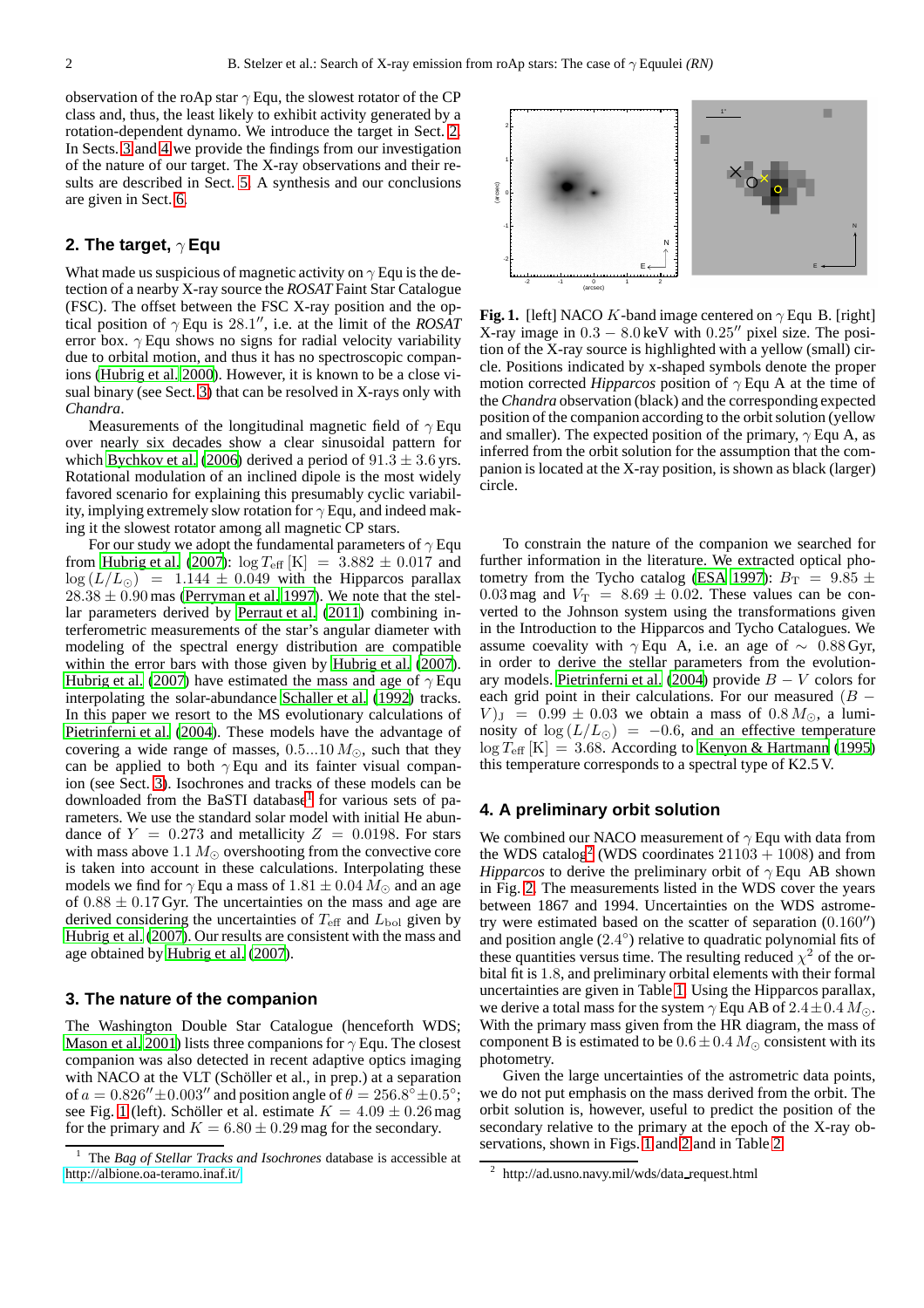

<span id="page-2-1"></span>**Fig. 2.** Apparent orbit of  $\gamma$  Equ AB. The position of the primary is off to the left outside the displayed portion of the orbit. The NACO measurement uncertainty ellipse is enlarged by a factor of 2 for clarity. The *Hipparcos* measurement is labeled 'Hp'. A diamond marks the expected position of the companion at the date of the *Chandra* observations.

**Table 1.** Preliminary orbit for  $\gamma$  Equ AB (see Fig. [2\)](#page-2-1).

<span id="page-2-2"></span>

| Element          | <b>Unit</b> | Value              |
|------------------|-------------|--------------------|
| $\alpha$         | [mas]       | $1600 \pm 100$     |
| $\epsilon$       |             | $0.56 \pm 0.05$    |
| i                | l°J         | $99.2 \pm 3.0$     |
| $\omega$         | l°J         | $196.2 \pm 4.0$    |
| $\Omega$         | l°J         | $95.0 \pm 3.0$     |
| $\boldsymbol{P}$ | [ $yrs$ ]   | $274.5 \pm 0.8$    |
| $T_0$            | JDI         | $2475667 \pm 1000$ |

## <span id="page-2-0"></span>**5. X-ray observations**

 $\gamma$  Equ was observed under Obs-ID 9910 for 10 ksec with *Chandra* using the Advanced CCD Imaging Spectrometer (ACIS-I). The data analysis was performed with the CIAO soft-ware package<sup>[3](#page-2-4)</sup> version 4.2. We have applied standard filtering to the event file and applied the good time interval file. We checked that there are no cosmic ray afterglows in the image around the position of  $\gamma$  Equ. Source detection was carried out with the WAVDETECT algorithm [\(Freeman et al. 2002\)](#page-4-21) using an image with spatial resolution of 0.25′′/pixel and a congruent, monochromatic exposure map for 1.5 keV.

## 5.1. X-ray image

A zoom into the X-ray image for the  $5'' \times 5''$  around  $\gamma$  Equ is shown in Fig. [1](#page-1-4) (right). The proper motion corrected *Hipparcos* position of the roAp star is marked with a large black x-point. The only X-ray source detected in the vicinity of  $\gamma$  Equ A

<span id="page-2-3"></span>**Table 2.** Separation between  $\gamma$  Equ A and B measured with different instruments at different epochs and corresponding predictions from orbit.

| Instrument       | Date              | Measured                 | Orbit solution                                    |
|------------------|-------------------|--------------------------|---------------------------------------------------|
|                  | $[$ yyy $/mm/dd]$ | r// <sub>1</sub>         |                                                   |
| <b>Hipparcos</b> | 1991/04/02        | $1.26 \pm 0.04$          | 1.29                                              |
| <b>NACO</b>      | 2007/06/15        | $0.826 \pm 0.003$        | 0.82                                              |
| Chandra          | 2009/07/13        | $1.3 + 0.6^{\dagger}$    | 0.76                                              |
| $-1$             | $\cdot$ $\cdot$   | $\cdots$ $\cdots$<br>. . | $\sim$<br>.<br>$\overline{\phantom{0}}$<br>$\sim$ |

This measurement relies on the identification of  $\gamma$  Equ B with the X-ray source; error estimate corresponds to formal accuracy of ACIS-I astrometry.

(marked with a small yellow circle in Fig. [1\)](#page-1-4) is located 1.31′′ to the south-west ( $\theta = 247.6^{\circ}$ ). The position angle is roughly coincident with the direction of the companion  $\gamma$  Equ B. Table [2](#page-2-3) summarizes the separations between  $\gamma$  Equ A and the companion measured with *Hipparcos*, NACO and *Chandra*, and compares them to the separation expected from the orbit solution. The expected position of the companion at the time of the *Chandra* observation with respect to the proper motion corrected *Hipparcos* position of  $\gamma$  Equ A according to the orbit solution is marked with a small yellow x-point in Fig. [1.](#page-1-4) Given the difference in the separation between the expected position of  $\gamma$  Equ B and the X-ray source it is appropriate to consider the astrometry.

The positional accuracy of ACIS-I is  $\sim 0.6''$  at 90% confidence. We have performed source detection on the full *Chandra* image (ACIS-0123) with the aim to better constrain the astrometry of the X-ray coordinates by cross-correlation with optical and infrared (IR) catalogs. However, only few of the 26 X-ray sources detected across the ACIS-I image have known counterparts at other wavelengths, and all of them are either very weak  $(< 10$  counts) or at large off-axis angle. No systematic offset between optical/IR and X-ray coordinates can be deduced. The adaptive optics image of the VLT does not allow for absolute astrometry and there are no other objects in the NACO field to which we could tie  $\gamma$  Equ.

In the following we assume that  $\gamma$  Equ B coincides with the X-ray source position. This seems a reasonable hypothesis, given the fact that the accuracy of the absolute X-ray position may be uncertain by up to two pixels in Fig. [1,](#page-1-4) while the *Hipparcos* positional accuracy (∼ 1 mas) and proper motion accuracy  $(1-2 \text{ mas/yr})$  are superb. Shifting the image accordingly, the position of the primary,  $\gamma$  Equ A, would then correspond to the large black circle in Fig. [1,](#page-1-4) using the separation and position angle from the orbit solution (Sect. [4\)](#page-1-2).

It seems that there is an excess of photons over the average background emission near the position of the primary, that we shall tentatively call 'Source 2'. This suggests that  $\gamma$  Equ A is a faint X-ray source. However, this emission seems to be separated by more than the expected  $\sim 0.8''$  from the center of the brighter source associated with the secondary. The precise location of this emission can not be determined given its small separation from the secondary's X-ray emission and the low photon statistics (4 counts; see below). As a test on the significance of 'Source 2' we computed the expected contribution from the wing of the point-spread-function of the X-ray source to the observed counts at the proper motion corrected *Hipparcos* position of  $\gamma$  Equ A. In a 0.5" radius around this position 1.41 counts are expected. The Poisson probability of finding the observed 4 photons in the same radius is 5 %.

<span id="page-2-4"></span>CIAO is made available by the CXC and can be downloaded from <http://cxc.harvard.edu/ciao/download/>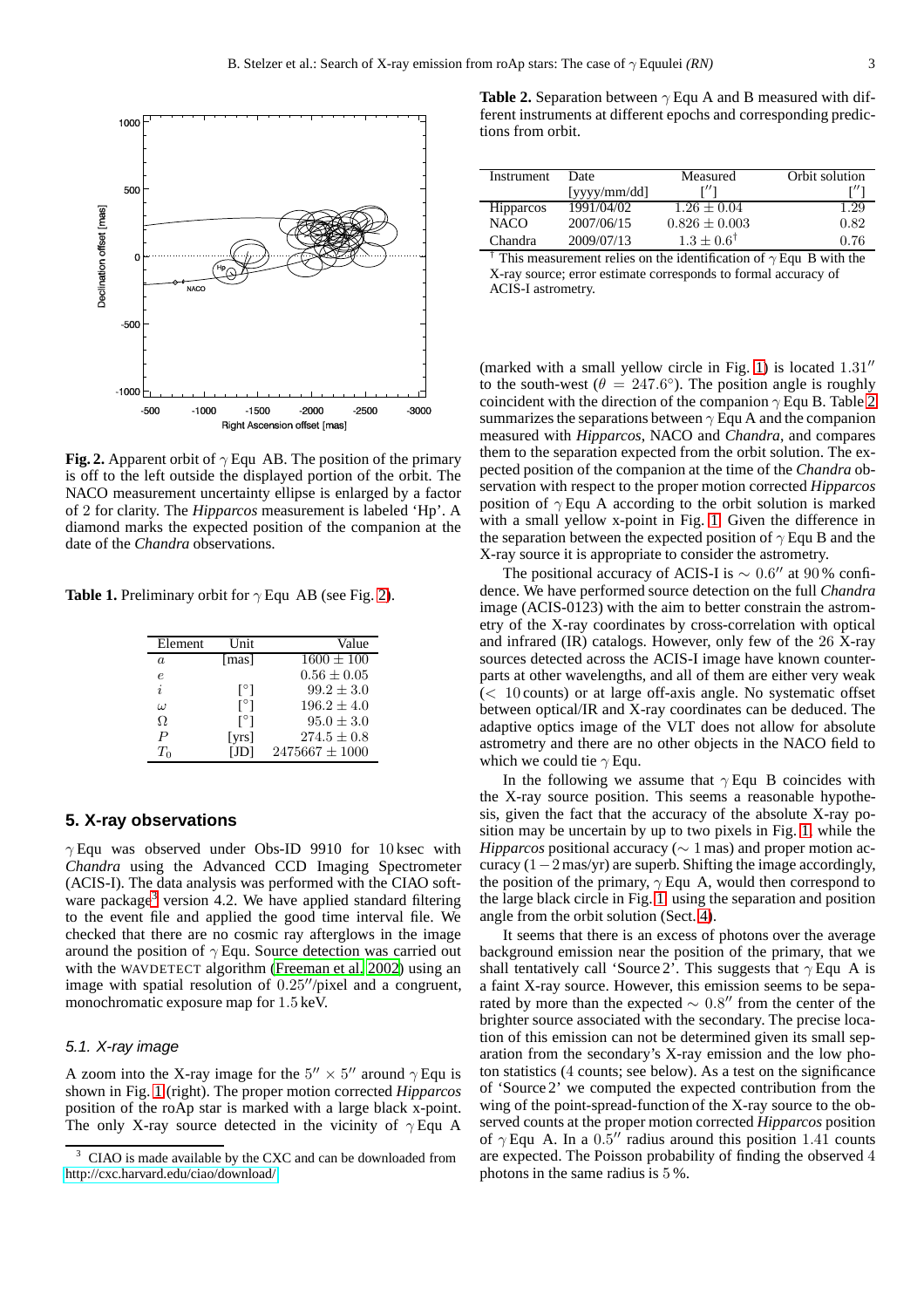<span id="page-3-1"></span>**Table 3.** XSPEC fit results for the X-ray source associated with  $\gamma$  Equ B. The free parameters of the one-temperature APEC model are column density  $(N_H)$ , temperature  $(kT)$  and emission measure (EM). Uncertainties are 68 % confidence levels.

| $\chi^2_{\text{red}}$ (dof) | $log N_{\rm H}$               | kТ                        | log EM         |
|-----------------------------|-------------------------------|---------------------------|----------------|
|                             | $[10^{22}$ cm <sup>-2</sup> ] | [keV]                     | $\rm[cm^{-3}]$ |
| 0.76(12)                    | -0.44<br>0.0                  | $0.52^{\overline{+0.62}}$ | $51.2^{+52.0}$ |

#### <span id="page-3-3"></span>5.2. X-ray properties of the  $\gamma$  Equ binary

When examining the properties of the X-ray source associated with the companion we consider only photons within a  $0.75$ <sup>"</sup> radius, to avoid the (small) contribution from 'Source 2'. There are 89 counts in this photon extraction region. No evidence for flaring is present.

An individual response matrix and auxiliary response were extracted using standard CIAO tools. The background of ACIS is negligibly low. We fitted the spectrum, rebinned to a minimum of 5 counts per bin, in the XSPEC 12.6.0 environment with a onetemperature thermal model subject to absorption (WABS · APEC) for a range of initial values for temperature and column density. The elemental abundances relative to hydrogen are adopted from [Wilms et al. \(2000](#page-4-22)) and are globally tied to  $Z = 0.3 Z_{\odot}$ , such that the free parameters of this model are temperature  $(kT)$ , emission measure  $(EM)$  and column density  $(N_H)$ .

The best fit parameters are given in Table [3](#page-3-1) together with uncertainties for a 68 % confidence level. As expected for a nearby star without circumstellar matter, the best fit has no absorption. The spectrum is formally also compatible with an absorbed plasma of nearly one dex higher emission measure (see Table [3\)](#page-3-1). However, this solution goes along with quite low temperature and we consider it unlikely. The luminosity in the  $0.3 - 8.0$  keV band is  $\log L_x \text{[erg/s]} = 28.06$ , where we have corrected for the flux in the PSF wings that were missed because of our limitation of the photon extraction radius.

For the *ROSAT* FSC source  $(0.020 \pm 0.008 \text{ cts/s})$  we derive with PIMMS<sup>[4](#page-3-2)</sup> a similar X-ray luminosity of  $\log L_x \,[\text{erg/s}] =$ 28.3. For this estimate that refers to the 0.12−2.48 keV band we have assumed a Raymond-Smith spectrum with the temperature derived from the *Chandra* data.

The total of only four photons ascribed to 'Source 2' prohibits any firm conclusions on its X-ray properties. The photon energies are 0.7, 0.9, 1.2 and 1.8 keV, suggesting spectral hardness similar to that of the emission associated with  $\gamma$  Equ B. From the arrival time distribution of the photons we do not infer evidence for flaring. Assuming the same X-ray temperature as for  $\gamma$  Equ B we obtain with PIMMS a luminosity of  $\log L_{\rm x} \,[\rm erg/s] = 26.6.$ 

### <span id="page-3-0"></span>**6. Discussion and conclusions**

The atmospheres of the roAp stars can be termed pathological. [Cowley et al.](#page-4-23) [\(2004\)](#page-4-23) and [Fivet et al. \(2007\)](#page-4-10) called attention to the possible presence of unstable elements (Tc and Pm) in some roAp stars. The longest-lived Pm isotope has a half-life of only 17.7 years. Accelerated particles may lead to nucleosynthesis of short-lived elements on the surface of Ap stars [\(Goriely 2007](#page-4-24)). It is a well-known fact that charged particles are accelerated during stellar and solar flares [\(Hudson & Ryan 1995](#page-4-25)). These particles thermalize their energy, giving rise to high-energy X-ray and  $\gamma$ -ray emission. While the latter has remained undetectable on stars other than the Sun, part if not all of the X-ray emission from magnetically active stars is usually attributed to such flare events. Therefore, it is not implausible to attribute the presence of isotopes with short half-lifetime in roAp stars to flare activity. The detection or failure to find X-rays from these stars may, therefore, provide critical information on the state of the plasma in their atmospheres.

Our search of several X-ray catalogues for X-ray sources coinciding with a roAp star, brought forth only one object,  $\gamma$  Equ. We have now shown in a dedicated *Chandra* observation that the bulk of this X-ray emission must be ascribed to a late-type companion. The photometry of this object points to an early-K spectral type, assuming coevality with  $\gamma$  Equ A. The physical pairing with the primary is corroborated by clear evidence for orbital motion. The X-ray luminosity ( $\log L_{\rm x} = 28.1$ ), X-ray temperature  $(kT = 0.5 \text{ keV})$  and fractional X-ray luminosity  $[\log (L_{\rm x}/L_{\rm bol}) = -5]$  are in accordance with the expectation for the age and spectral type of  $\gamma$  Equ B; cf. [Preibisch & Feigelson](#page-4-26) [\(2005](#page-4-26)); [Schmitt et al. \(1990\)](#page-4-27).

More important is the possible identification of faint X-ray emission from the roAp star. The enhanced number of photons to the north-east of the secondary has low probability to be a statistical fluctuation but its association with  $\gamma$  Equ A could not be established with certainty due to uncertain astrometry. If this faint emission is attributed to  $\gamma$  Equ A, its fractional X-ray luminosity is extremely low,  $log (L_x/L_{bol}) = -7.9$ .

The mass and age of  $\gamma$  Equ A are similar to the normal, i.e. non-peculiar, A-type star Altair shown by [Robrade & Schmitt](#page-4-28) [\(2009](#page-4-28)) to be an X-ray emitter with  $\log(L_{\rm x}/L_{\rm bol}) = -7.4$ . Contrary to  $\gamma$  Equ A, Altair is a fast rotator and its X-ray properties are ascribed to compact structures at low latitudes, i.e. its X-ray emission can reasonably be explained by a weak solar-like corona. The extremely long period derived from the magnetic field variations for  $\gamma$  Equ A makes such an interpretation difficult as it translates to extreme values for the Rossby number ( $R_0 = \tau_{\text{conv}}/P_{\text{rot}}$ ) that have never been investigated. Extrapolation of the empirical relation between X-ray emission and rotation rate for MS stars of masses  $< 1.3 M_{\odot}$ [\(Pizzolato et al. 2003\)](#page-4-29), if valid for stars of the mass of  $\gamma$  Equ A, would predict several orders of magnitude fainter X-ray luminosity than inferred from the detection of 4 counts in our *Chandra* observation. Therefore, for  $\gamma$  Equ A, either the magnetic period is not identical with the rotation period or the X-ray emission mechanism is not due to a solar-like dynamo on the roAp star.

While residual dynamo activity connected to a (shallow) convection zone is the only viable mechanism for intrinsic X-ray production in normal intermediate-mass stars, magnetically confined wind-shocks (MCWS) provide an alternative in the case of Ap stars. MCWS have been invoked as explanation for the X-ray emission from the Ap star IQ Aur [\(Babel & Montmerle 1997\)](#page-4-30). The X-ray luminosity of IQ Aur ( $\log L_{\rm x} = 29.6$ ) is about 1000 times higher than that of  $\gamma$  Equ A (see Sect. [5.2\)](#page-3-3). According to [Babel & Montmerle](#page-4-30) [\(1997\)](#page-4-30) for the MCWS model  $L_x$  scales with the magnetic field strength  $(B_*)$ , the mass loss rate  $(\dot{M}_W)$ and the terminal wind velocity  $(v_{\infty})$  as

$$
L_{\rm x} \simeq 2.6 \cdot 10^{30} \text{erg/s} \cdot \left(\frac{B_{*}}{1 \text{ kG}}\right)^{0.4} \xi \tag{1}
$$

and

$$
\xi = (\frac{\dot{M}_{\rm W}}{10^{-10} M_{\odot}/\mathrm{yr}})^{\delta} (\frac{v_{\infty}}{10^3 \,\mathrm{km/s}})^{\epsilon} \tag{2}
$$

<span id="page-3-2"></span>The Portable Interactive Multi-Mission Simulator (PIMMS) is accessible at<http://asc.harvard.edu/toolkit/pimms.jsp>